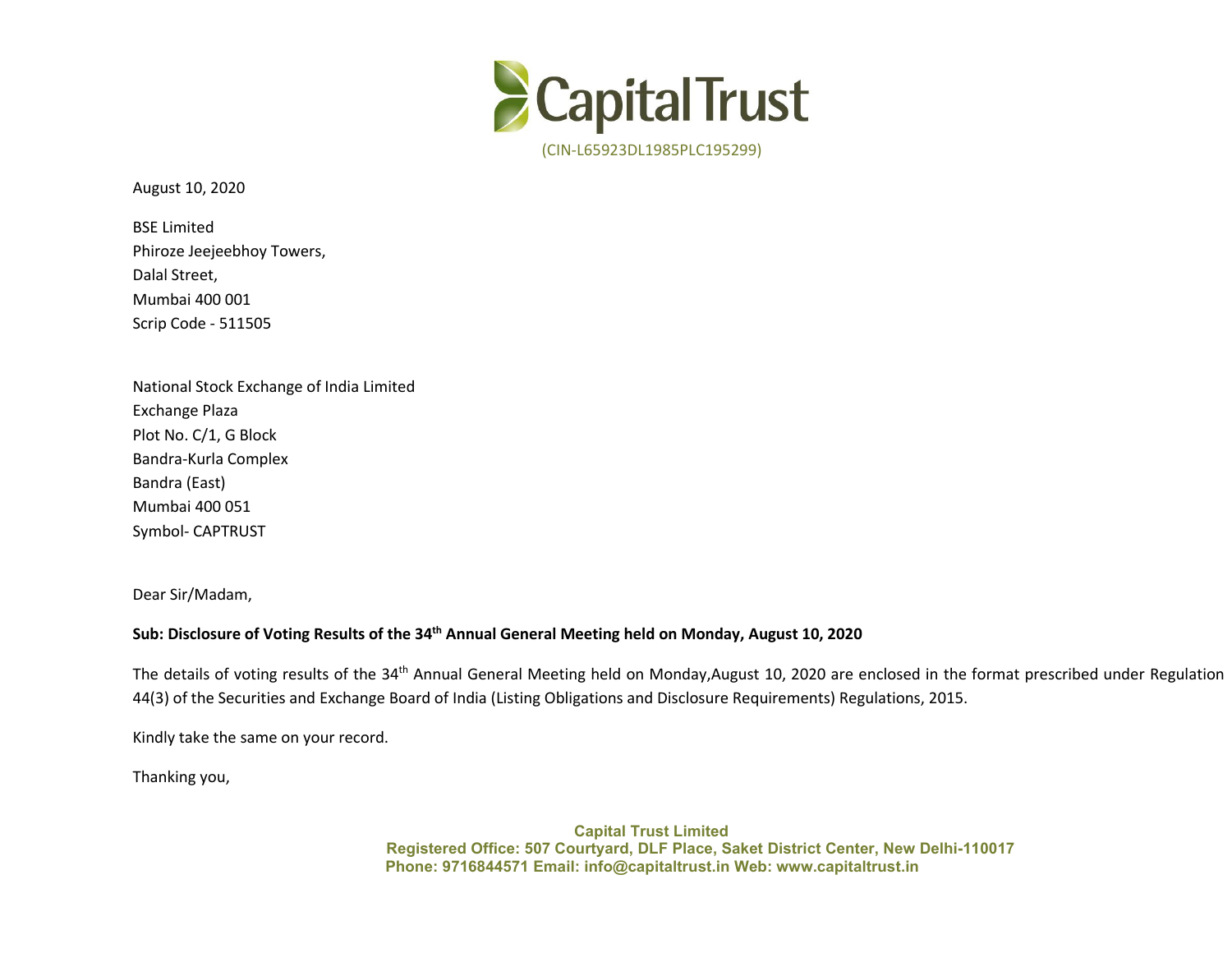

Yours faithfully,

For **Capital Trust Limited**

Campa Selvi

**Tanya Sethi Company Secretary**

Encl.: as above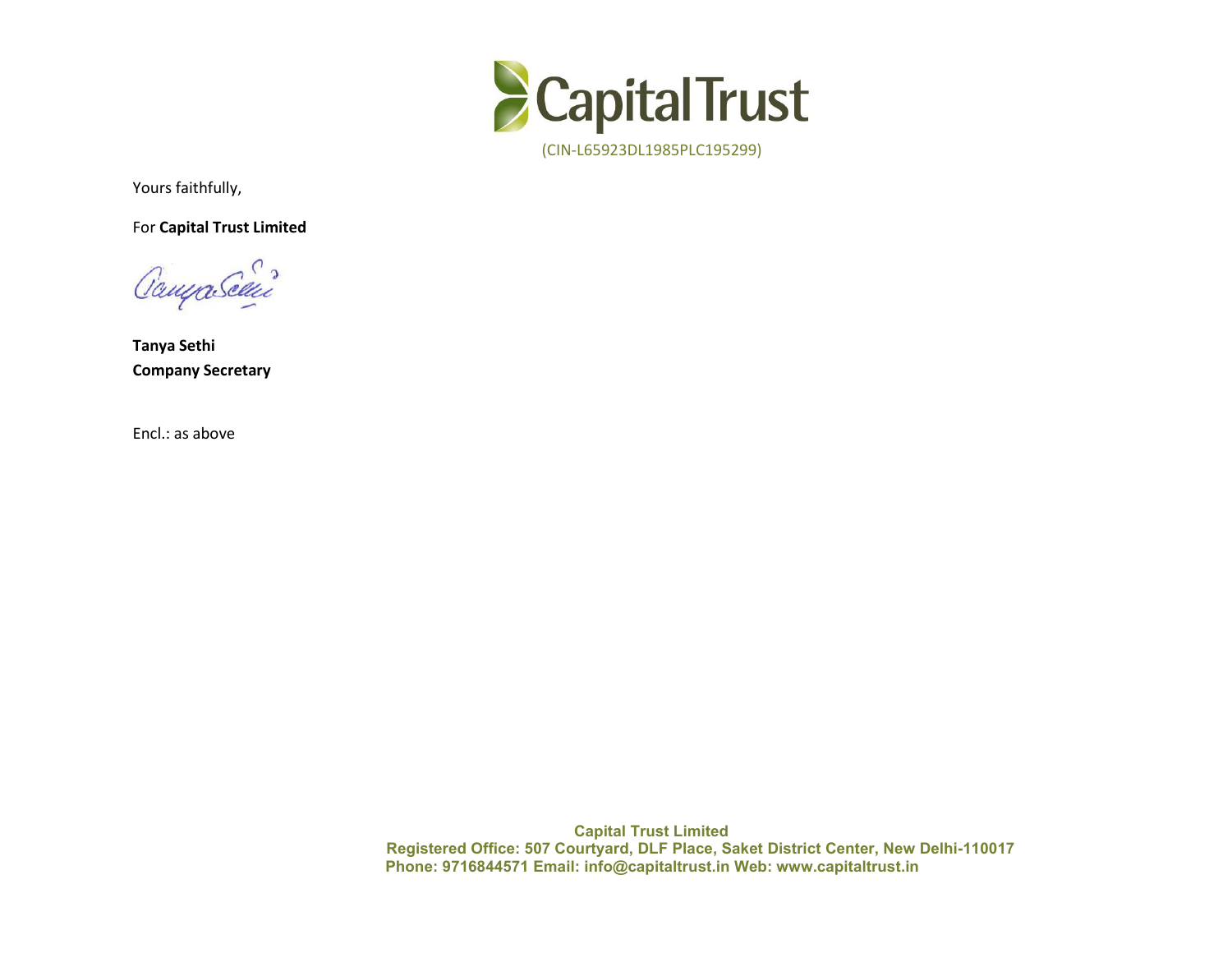

## **VOTING RESULTS OF CAPITAL TRUST LIMITED**

|                                              | NSE: CAPTRUST                 |
|----------------------------------------------|-------------------------------|
| Scrip Code                                   | BSE: 511505                   |
| Name of company                              | Capital Trust Limited         |
| Type of meeting                              | <b>Annual General Meeting</b> |
| Start time of meeting                        | 09:00 a.m.                    |
| End time of meeting                          | 09:16 a.m.                    |
| Date of Annual General Meeting               | August 10, 2020               |
| Total number of Shareholders on Record Date  | 6645                          |
|                                              |                               |
| No. of Shareholders present in person        |                               |
| Promoter                                     |                               |
| Promoter group(Authorised Representative(s)) | Not Applicable                |
| Public                                       |                               |
|                                              |                               |
|                                              |                               |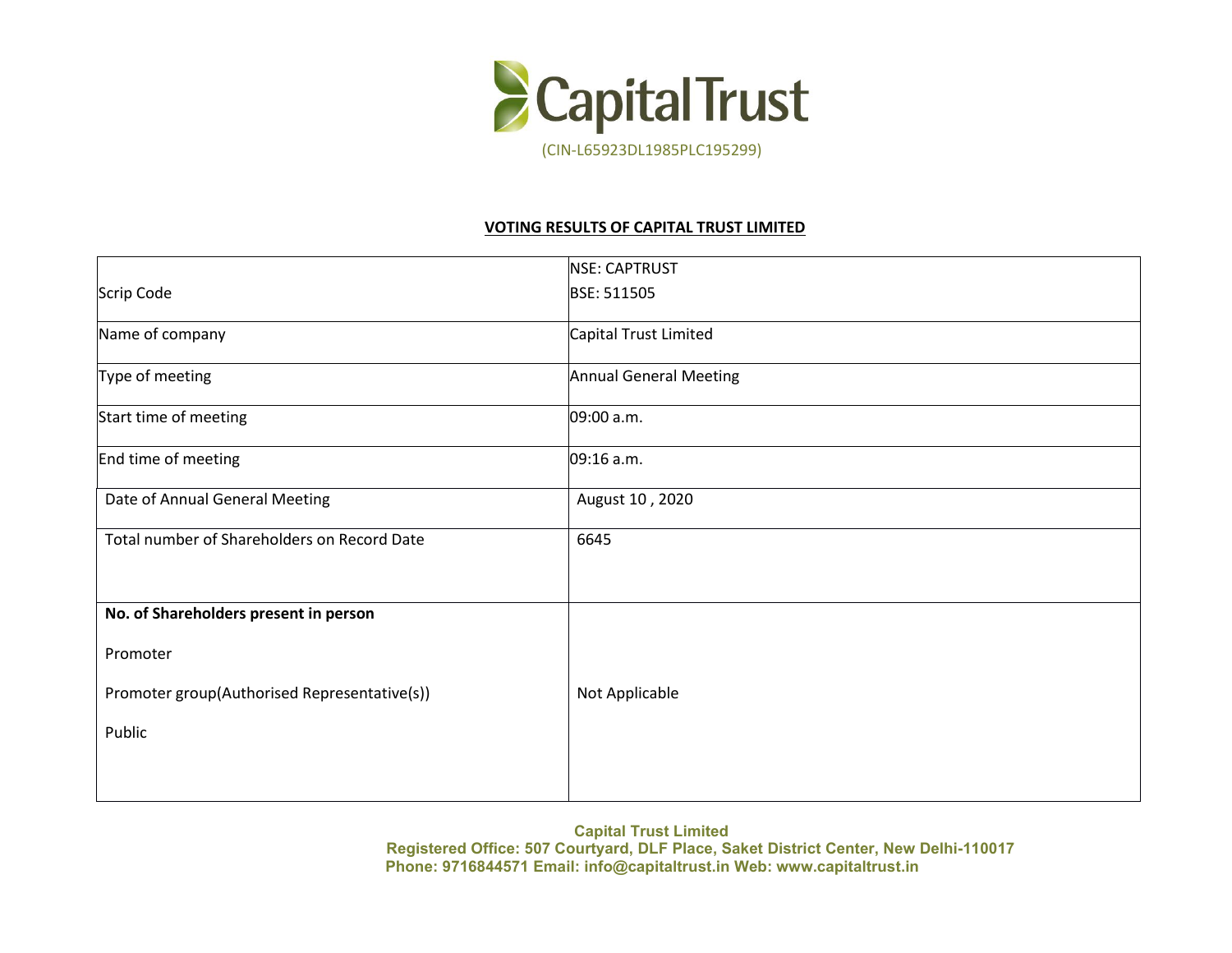

| Through proxy                                          |                                             |
|--------------------------------------------------------|---------------------------------------------|
|                                                        |                                             |
|                                                        |                                             |
|                                                        |                                             |
|                                                        |                                             |
|                                                        |                                             |
|                                                        |                                             |
| No. of Shareholders attended the meeting through video |                                             |
| conferencing                                           |                                             |
|                                                        |                                             |
| Promoters & Promoter group                             | 3                                           |
|                                                        |                                             |
| Public                                                 | 72                                          |
|                                                        |                                             |
| <b>Mode of voting</b>                                  | Remote E-voting and E-voting at the meeting |
|                                                        |                                             |
|                                                        |                                             |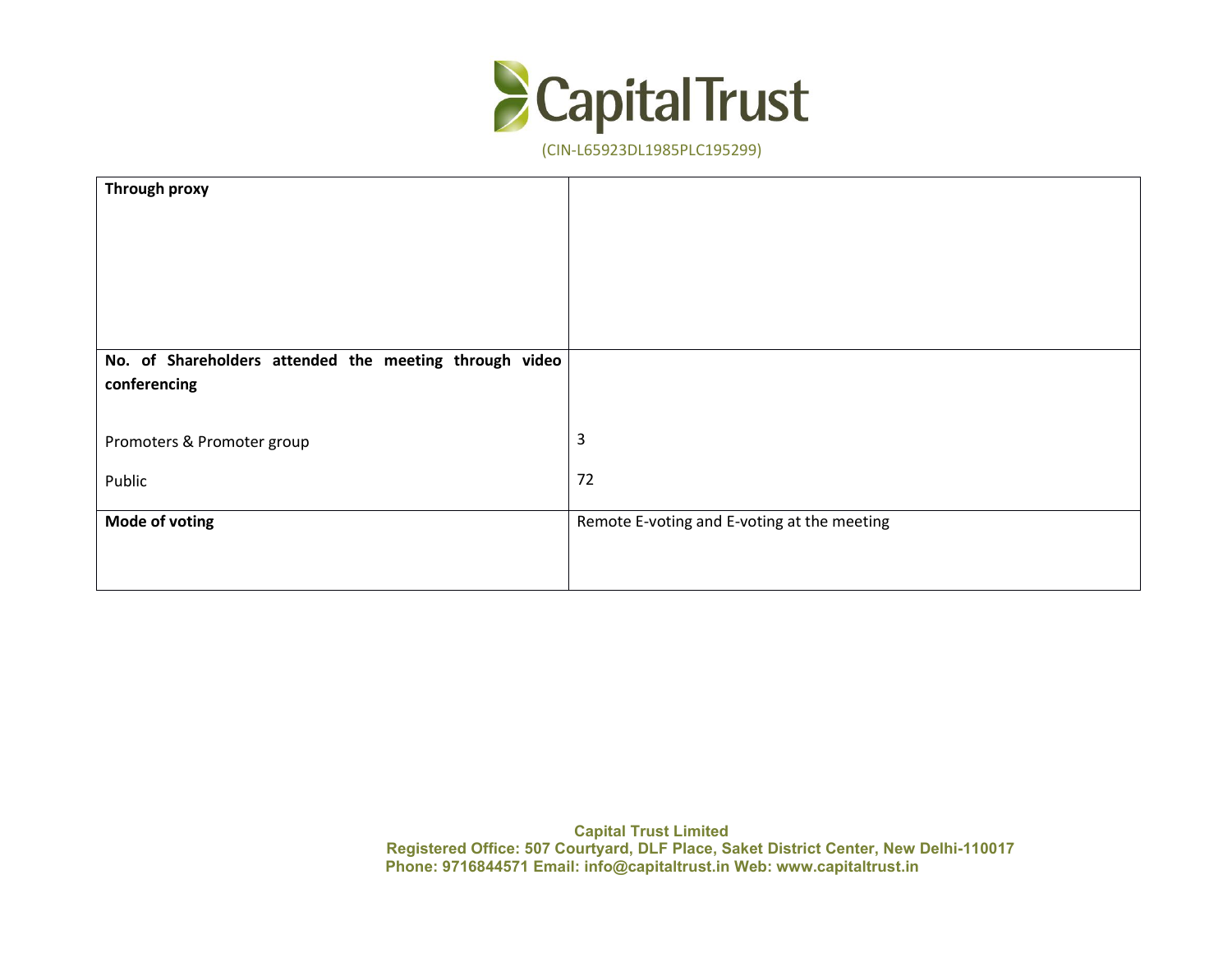

## **Agenda-wise disclosure**

**Resolution 1:**

|                               | Resolution Required(Ordinary/Special) Whether promoter/Promoter Group are | interested in below Resolution       |                        |                                            |                                                            | Ordinary                                                                                                                                                                                                                                                                                                                                            |                           | <b>NO</b>                             |                         |
|-------------------------------|---------------------------------------------------------------------------|--------------------------------------|------------------------|--------------------------------------------|------------------------------------------------------------|-----------------------------------------------------------------------------------------------------------------------------------------------------------------------------------------------------------------------------------------------------------------------------------------------------------------------------------------------------|---------------------------|---------------------------------------|-------------------------|
|                               |                                                                           |                                      |                        | thereon.                                   |                                                            | Consideration and adoption of (a) the audited financial statement of<br>the Company for the financial year ended March 31, 2020 and the<br>reports of the Board of Directors and Auditors thereon; and (b) the<br>audited consolidated financial statement of the Company for the<br>financial year ended March 31, 2020 and the report of Auditors |                           |                                       |                         |
|                               |                                                                           | Description of resolution considered |                        |                                            |                                                            |                                                                                                                                                                                                                                                                                                                                                     |                           |                                       |                         |
| Category                      | <b>Mode of Voting</b>                                                     | No. of shares<br>held                | No. of votes<br>polled | % votes polled on<br>outstanding<br>shares | $\vert$ No. of votes - in $\vert$ No. of votes -<br>favour | in Against                                                                                                                                                                                                                                                                                                                                          | % of votes - in<br>favour | % of votes - in<br><b>Against</b>     | <b>Invalid</b><br>votes |
|                               |                                                                           | (1)                                  | (2)                    | (3)= [(2)/(1)]*100                         | (4)                                                        | (5)                                                                                                                                                                                                                                                                                                                                                 |                           | $(6)=[(4)/(2)]*100 (7)=[(5)/(2)]*100$ | (8)                     |
|                               | E-voting                                                                  | 10953612                             | 10953612               | 100                                        | 10953612                                                   | lо                                                                                                                                                                                                                                                                                                                                                  | 100                       | In                                    | In                      |
| Promoter and Poll<br>Promoter |                                                                           |                                      |                        |                                            |                                                            |                                                                                                                                                                                                                                                                                                                                                     |                           |                                       |                         |
| Group                         | Postal Ballot(if                                                          |                                      |                        |                                            |                                                            |                                                                                                                                                                                                                                                                                                                                                     |                           |                                       |                         |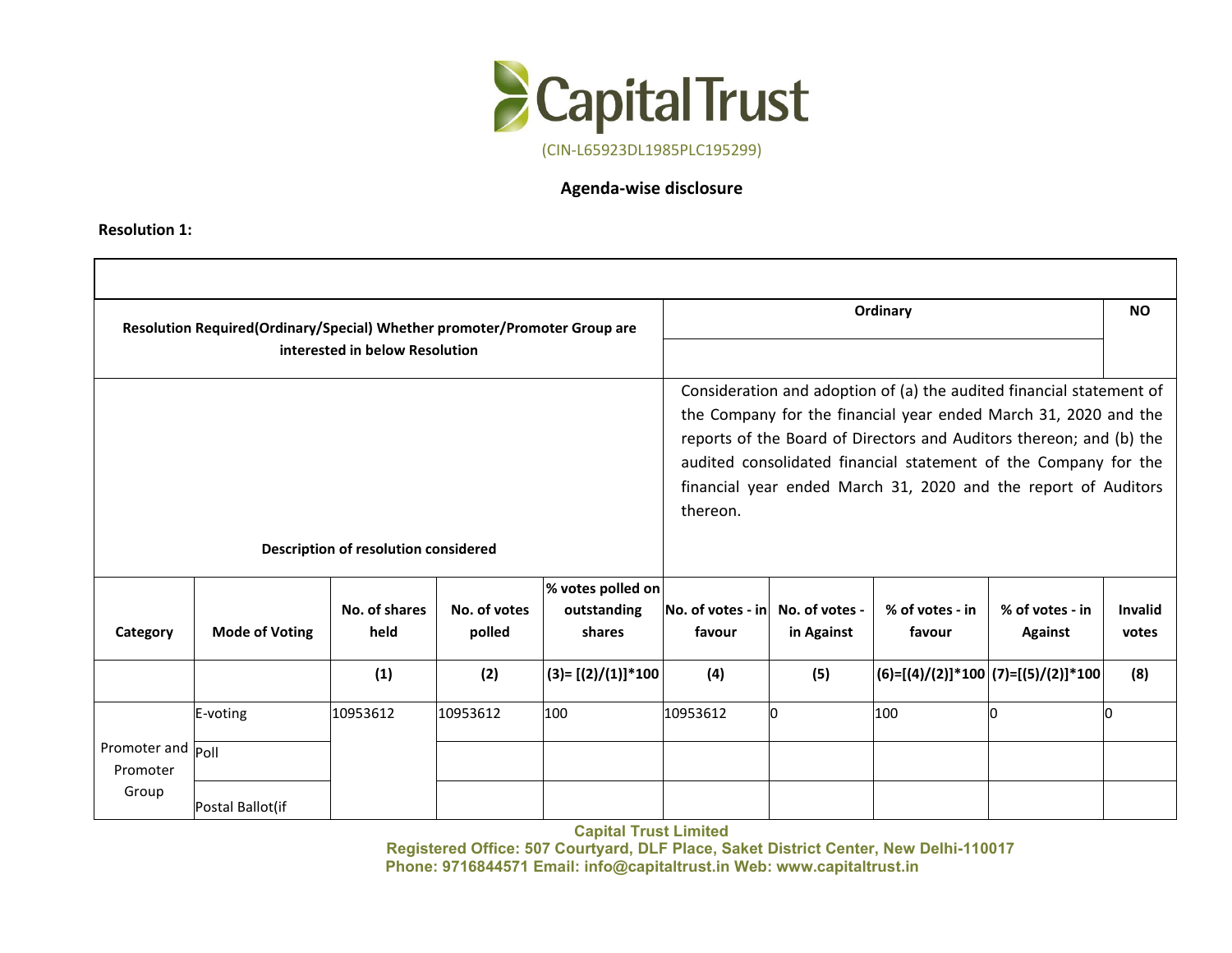

|              | applicable)                     |          |                                         |     |          |     |               |       |     |
|--------------|---------------------------------|----------|-----------------------------------------|-----|----------|-----|---------------|-------|-----|
|              | <b>Total</b>                    | 10953612 | 10953612                                | 100 | 10953612 | 0   | 100           | O     | l0. |
|              | E-voting                        | 2825000  | 2825000                                 | 100 | 2825000  | lо  | $ 100\rangle$ | O     | 10  |
|              | Poll                            |          |                                         |     |          |     |               |       |     |
| Public       | Postal Ballot(if<br>applicable) |          |                                         |     |          |     |               |       |     |
| Institutions | <b>Total</b>                    | 2825000  | 2825000                                 | 100 | 2825000  | 0   | 100           | O     | IO. |
|              | E-voting                        | 5678     | 5678                                    | 100 | 4767     | 911 | 83.96         | 16.04 | lo. |
|              | Poll                            |          |                                         |     |          |     |               |       |     |
| Public Non-  | Postal Ballot(if<br>applicable) |          |                                         |     |          |     |               |       |     |
| Institutions | <b>Total</b>                    | 5678     | 5678                                    | 100 | 4767     | 911 | 83.96         | 16.04 | lo. |
|              | <b>Grand Total</b>              | 13784290 | 13784290                                | 100 | 13783379 | 911 | 99.99         | 0.00  | IO. |
|              |                                 |          | Whether the resolution is passed or not |     |          |     |               | Yes   |     |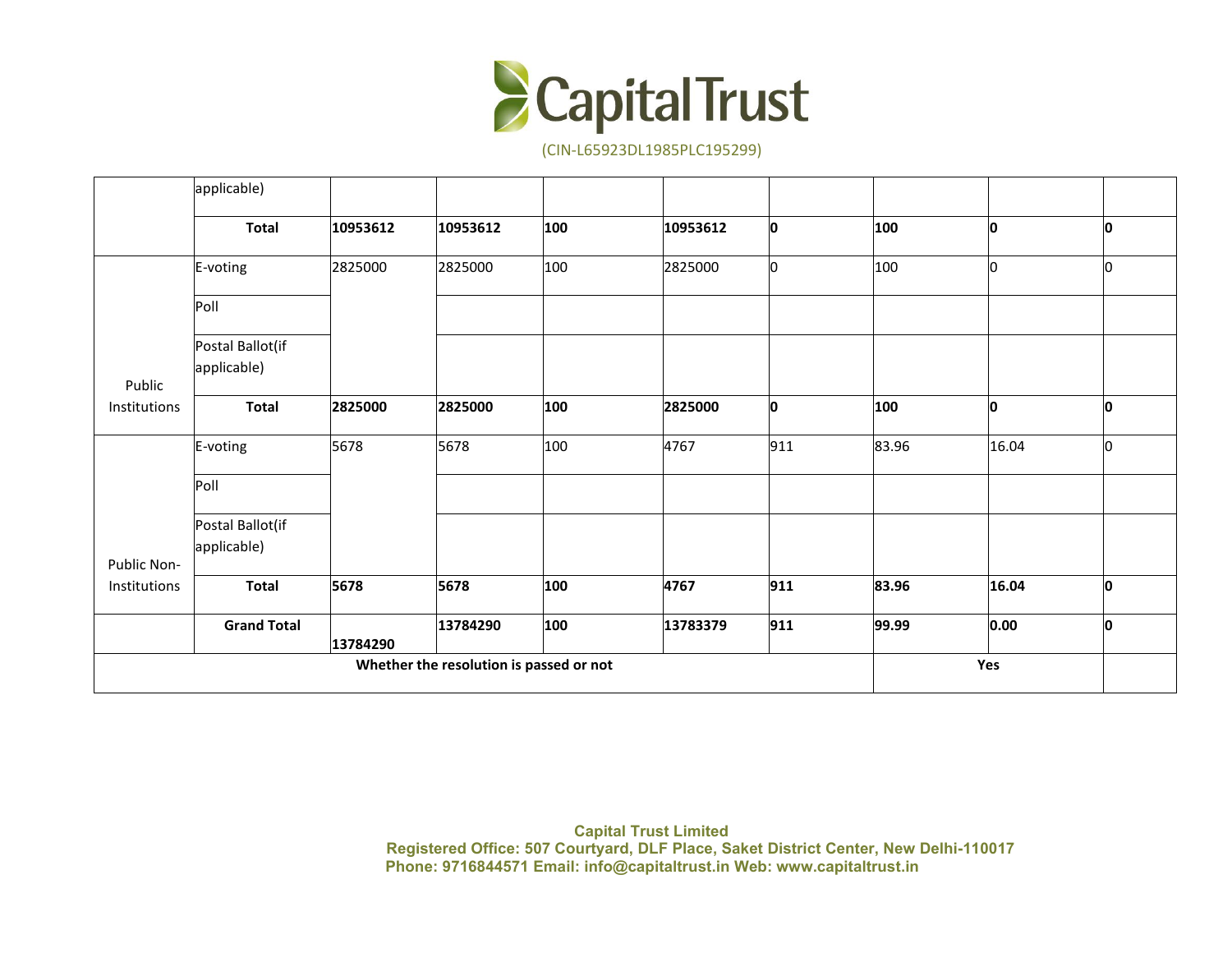

**Resolution 2:**

|                     | Resolution Required(Ordinary/Special) Whether promoter/Promoter Group are interested in | below Resolution                     |                        |                             |                                                                     |                                                                                                                                         | Ordinary |                                                             | <b>NO</b>        |  |  |
|---------------------|-----------------------------------------------------------------------------------------|--------------------------------------|------------------------|-----------------------------|---------------------------------------------------------------------|-----------------------------------------------------------------------------------------------------------------------------------------|----------|-------------------------------------------------------------|------------------|--|--|
|                     |                                                                                         | Description of resolution considered |                        | by rotation.                | Appointment of Mrs. Anju Khosla (DIN-03496484), a Director retiring |                                                                                                                                         |          |                                                             |                  |  |  |
| Category            | <b>Mode of Voting</b>                                                                   | No. of shares<br>held                | No. of votes<br>polled | % votes polled<br>shares    | favour                                                              | $ $ on outstanding No. of votes - in $ $ No. of votes -<br>% of votes - in<br>% of votes - in<br>in Against<br>favour<br><b>Against</b> |          |                                                             | Invalid<br>votes |  |  |
|                     |                                                                                         | (1)                                  | (2)                    | $(3) =$<br>$[(2)/(1)]$ *100 | (4)                                                                 | (5)                                                                                                                                     |          | $\big (6)$ =[(4)/(2)]*100 $\big (7)$ =[(5)/(2)]*100 $\big $ | (8)              |  |  |
|                     | E-voting                                                                                | 10953612                             | 10953612               | 100                         | 10953612                                                            | n.                                                                                                                                      | 100      | ın                                                          | l0               |  |  |
|                     | Poll                                                                                    |                                      |                        |                             |                                                                     |                                                                                                                                         |          |                                                             |                  |  |  |
| Promoter and        | Postal Ballot(if applicable)                                                            |                                      |                        |                             |                                                                     |                                                                                                                                         |          |                                                             |                  |  |  |
| Promoter Group      | <b>Total</b>                                                                            | 10953612                             | 10953612               | 100                         | 10953612                                                            | O                                                                                                                                       | 100      | n                                                           | O                |  |  |
| Public              | E-voting                                                                                | 2825000                              | 2825000                | 100                         | 2825000                                                             | n                                                                                                                                       | 100      | In                                                          | l0               |  |  |
| <b>Institutions</b> | Poll                                                                                    |                                      |                        |                             |                                                                     |                                                                                                                                         |          |                                                             |                  |  |  |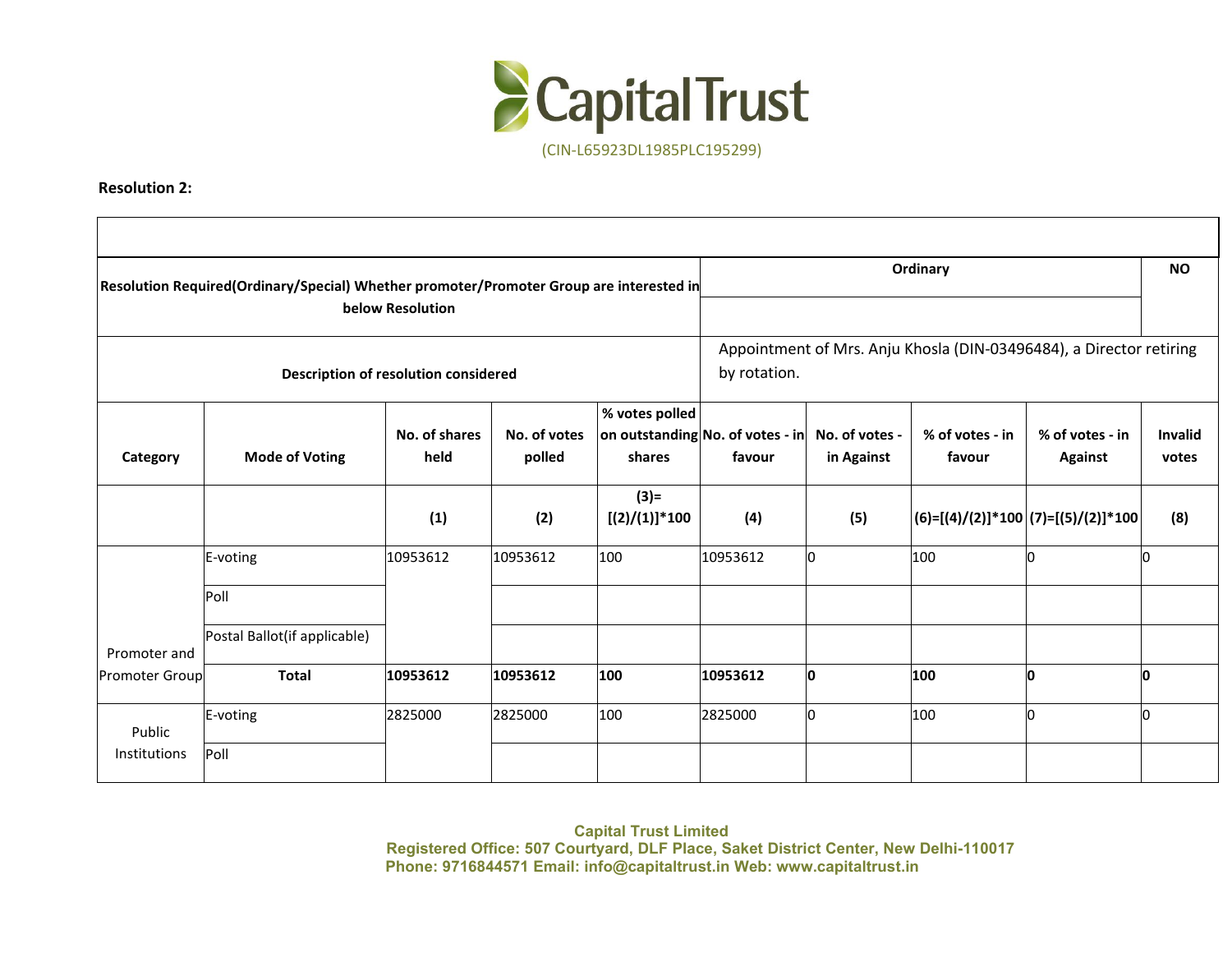

|              | Postal Ballot(if applicable) |          |                                         |     |          |      |       |       |    |
|--------------|------------------------------|----------|-----------------------------------------|-----|----------|------|-------|-------|----|
|              | <b>Total</b>                 | 2825000  | 2825000                                 | 100 | 2825000  | 10   | 100   |       |    |
|              | $E-voting$                   | 5278     | 5278                                    | 100 | 4167     | 1111 | 78.95 | 21.05 |    |
|              | Poll                         |          |                                         |     |          |      |       |       |    |
| Public Non-  | Postal Ballot(if applicable) |          |                                         |     |          |      |       |       |    |
| Institutions | <b>Total</b>                 | 5278     | 5278                                    | 100 | 4167     | 1111 | 78.95 | 21.05 |    |
|              | <b>Grand Total</b>           | 13783890 | 13783890                                | 100 | 13782779 | 1111 | 99.99 | 0.00  | ıп |
|              |                              |          | Whether the resolution is passed or not |     |          |      |       | Yes   |    |

**Resolution 3 :**

| Resolution Required(Ordinary/Special) Whether promoter/Promoter Group are<br>interested in below Resolution | Ordinary                                                   | <b>NO</b> |
|-------------------------------------------------------------------------------------------------------------|------------------------------------------------------------|-----------|
|                                                                                                             | Appointment of Mr. Abhinav Sharma as Independent Director. |           |
| <b>Description of resolution considered</b>                                                                 |                                                            |           |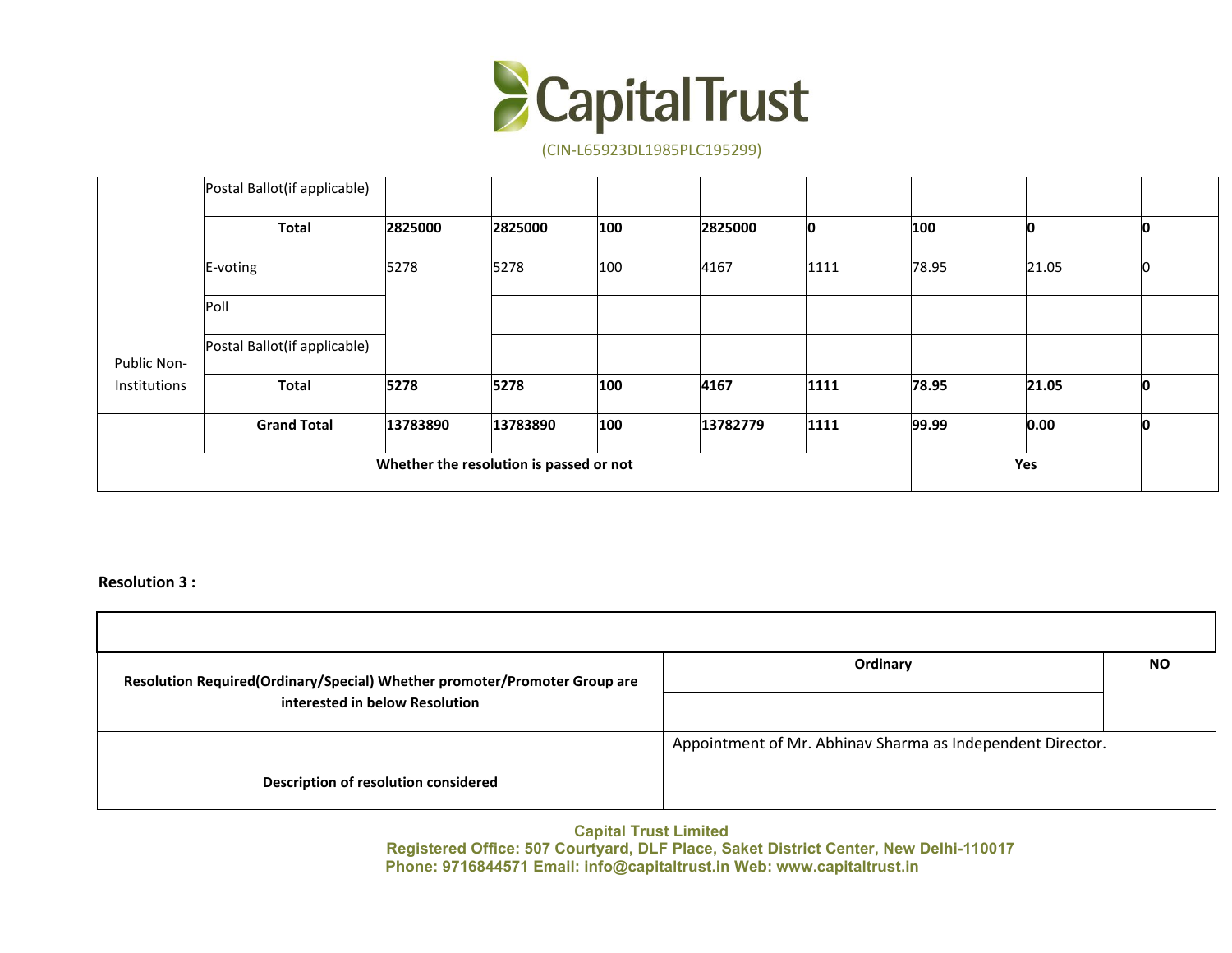

| Category                                | <b>Mode of Voting</b> | No. of shares<br>held | No. of votes<br>polled | % votes polled on<br>outstanding<br>shares | $\vert$ No. of votes - in $\vert$ No. of votes -<br>favour | in Against | % of votes - in<br>favour                     | % of votes - in<br><b>Against</b> | <b>Invalid votes</b> |
|-----------------------------------------|-----------------------|-----------------------|------------------------|--------------------------------------------|------------------------------------------------------------|------------|-----------------------------------------------|-----------------------------------|----------------------|
|                                         |                       | (1)                   | (2)                    | $(3)=[(2)/(1)]*100$                        | (4)                                                        | (5)        | $ (6)=[(4)/(2)]^{*}100 (7)=[(5)/(2)]^{*}100 $ |                                   | (8)                  |
|                                         | E-voting              | 10953612              | 10953612               | 100                                        | 10953612                                                   | 0          | 100                                           | ln.                               | ln.                  |
|                                         | Poll                  |                       |                        |                                            |                                                            |            |                                               |                                   |                      |
| Promoter and applicable)<br>Promoter    | Postal Ballot(if      |                       |                        |                                            |                                                            |            |                                               |                                   |                      |
| Group                                   | <b>Total</b>          | 10953612              | 10953612               | 100                                        | 10953612                                                   | O          | 100                                           | l0                                | O                    |
|                                         | E-voting              | 2825000               | 2825000                | 100                                        | 2825000                                                    | lo.        | 100                                           | l0.                               | lO.                  |
|                                         | Poll                  |                       |                        |                                            |                                                            |            |                                               |                                   |                      |
|                                         | Postal Ballot(if      |                       |                        |                                            |                                                            |            |                                               |                                   |                      |
| Public                                  | applicable)           |                       |                        |                                            |                                                            |            |                                               |                                   |                      |
| Institutions                            | <b>Total</b>          | 2825000               | 2825000                | 100                                        | 2825000                                                    | O          | 100                                           | lo.                               | O.                   |
|                                         | E-voting              | 5278                  | 5278                   | 100                                        | 4307                                                       | 971        | 81.60                                         | 18.40                             | 10                   |
|                                         | Poll                  |                       |                        |                                            |                                                            |            |                                               |                                   |                      |
| Public Non-<br>Institutions applicable) | Postal Ballot(if      |                       |                        |                                            |                                                            |            |                                               |                                   |                      |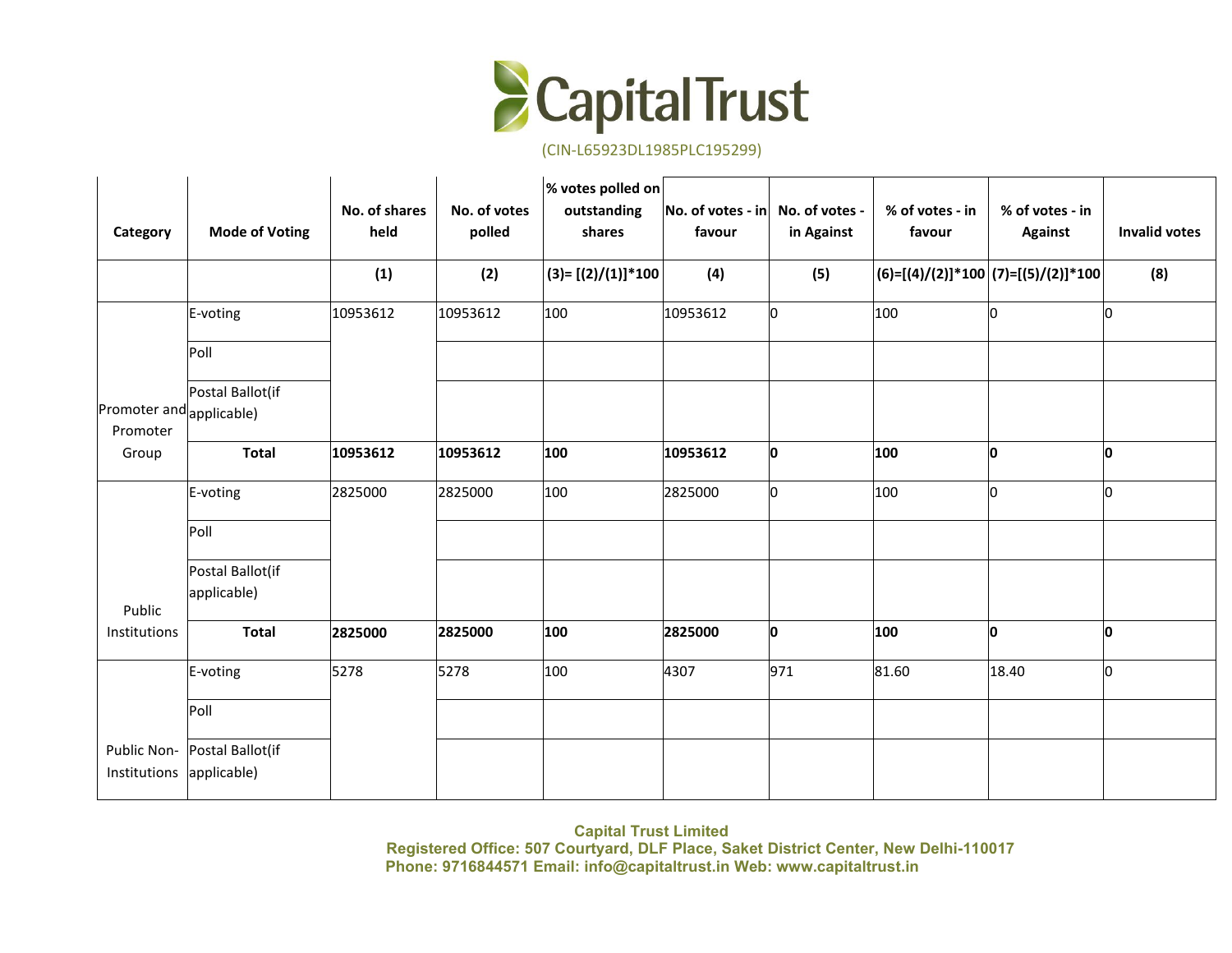

| <b>Total</b>       | 5278     | 5278                                    | 100 | 4307     | 971 | 81.60 | 18.40 |  |
|--------------------|----------|-----------------------------------------|-----|----------|-----|-------|-------|--|
| <b>Grand Total</b> | 13783890 | 13783890                                | 100 | 13782919 | 971 | 99.99 | 0.00  |  |
|                    |          | Whether the resolution is passed or not |     |          |     |       | Yes   |  |

**Resolution 4:**

|                               | Resolution Required(Ordinary/Special) Whether promoter/Promoter Group are | interested in below Resolution       |                        |                                            |                                                            |            | Ordinary                                                        |                                                               | <b>NO</b>            |
|-------------------------------|---------------------------------------------------------------------------|--------------------------------------|------------------------|--------------------------------------------|------------------------------------------------------------|------------|-----------------------------------------------------------------|---------------------------------------------------------------|----------------------|
|                               |                                                                           | Description of resolution considered |                        |                                            |                                                            |            | Appointment of Ms. Suman Kukrety as Woman Independent Director. |                                                               |                      |
| Category                      | <b>Mode of Voting</b>                                                     | No. of shares<br>held                | No. of votes<br>polled | % votes polled on<br>outstanding<br>shares | $\vert$ No. of votes - in $\vert$ No. of votes -<br>favour | in Against | % of votes - in<br>favour                                       | % of votes - in<br><b>Against</b>                             | <b>Invalid votes</b> |
|                               |                                                                           | (1)                                  | (2)                    | $ (3)$ = [(2)/(1)]*100 $ $                 | (4)                                                        | (5)        |                                                                 | $\big  (6)$ =[(4)/(2)]*100 $\big  (7)$ =[(5)/(2)]*100 $\big $ | (8)                  |
|                               | E-voting                                                                  | 10953612                             | 10953612               | 100                                        | 10953612                                                   |            | 100                                                             |                                                               |                      |
| Promoter and Poll<br>Promoter |                                                                           |                                      |                        |                                            |                                                            |            |                                                                 |                                                               |                      |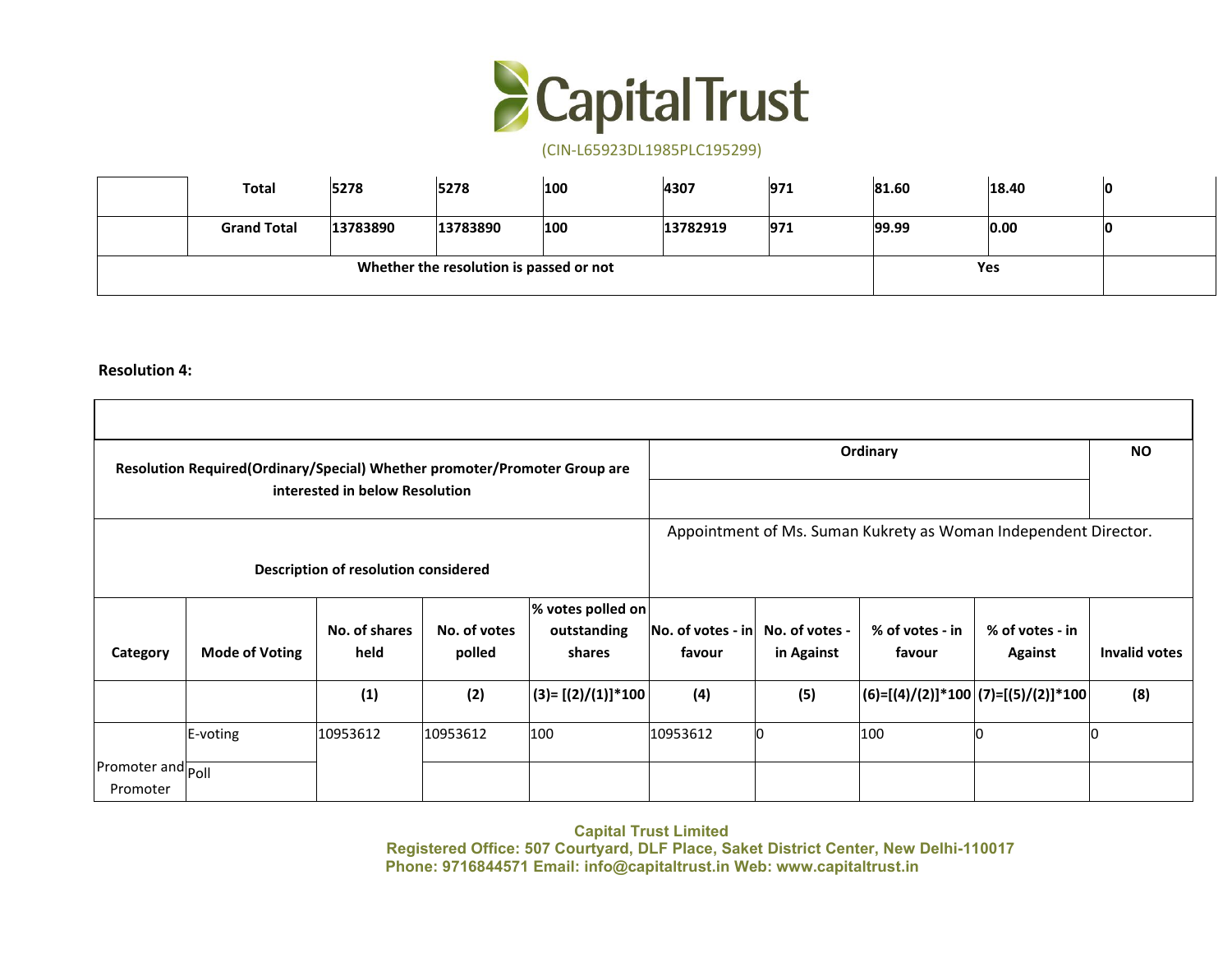

| Group                       | Postal Ballot(if                |          |                                         |     |          |     |       |       |     |  |
|-----------------------------|---------------------------------|----------|-----------------------------------------|-----|----------|-----|-------|-------|-----|--|
|                             | applicable)                     |          |                                         |     |          |     |       |       |     |  |
|                             | <b>Total</b>                    | 10953612 | 10953612                                | 100 | 10953612 | O   | 100   | l0    | O   |  |
|                             | E-voting                        | 2825000  | 2825000                                 | 100 | 2825000  | 10  | 100   | l0    | lO  |  |
|                             | Poll                            |          |                                         |     |          |     |       |       |     |  |
| Public                      | Postal Ballot(if<br>applicable) |          |                                         |     |          |     |       |       |     |  |
| Institutions                | <b>Total</b>                    | 2825000  | 2825000                                 | 100 | 2825000  | O   | 100   | 0     | lo. |  |
|                             | E-voting                        | 5278     | 5278                                    | 100 | 4367     | 911 | 82.74 | 17.26 | I٥  |  |
|                             | Poll                            |          |                                         |     |          |     |       |       |     |  |
|                             | Postal Ballot(if<br>applicable) |          |                                         |     |          |     |       |       |     |  |
| Public Non-<br>Institutions | <b>Total</b>                    | 5278     | 5278                                    | 100 | 4367     | 911 | 82.74 | 17.26 | 0   |  |
|                             |                                 |          |                                         |     |          |     |       |       |     |  |
|                             | <b>Grand Total</b>              | 13783890 | 13783890                                | 100 | 13782979 | 911 | 99.99 | 0.00  | 0   |  |
|                             |                                 |          | Whether the resolution is passed or not |     |          |     |       | Yes   |     |  |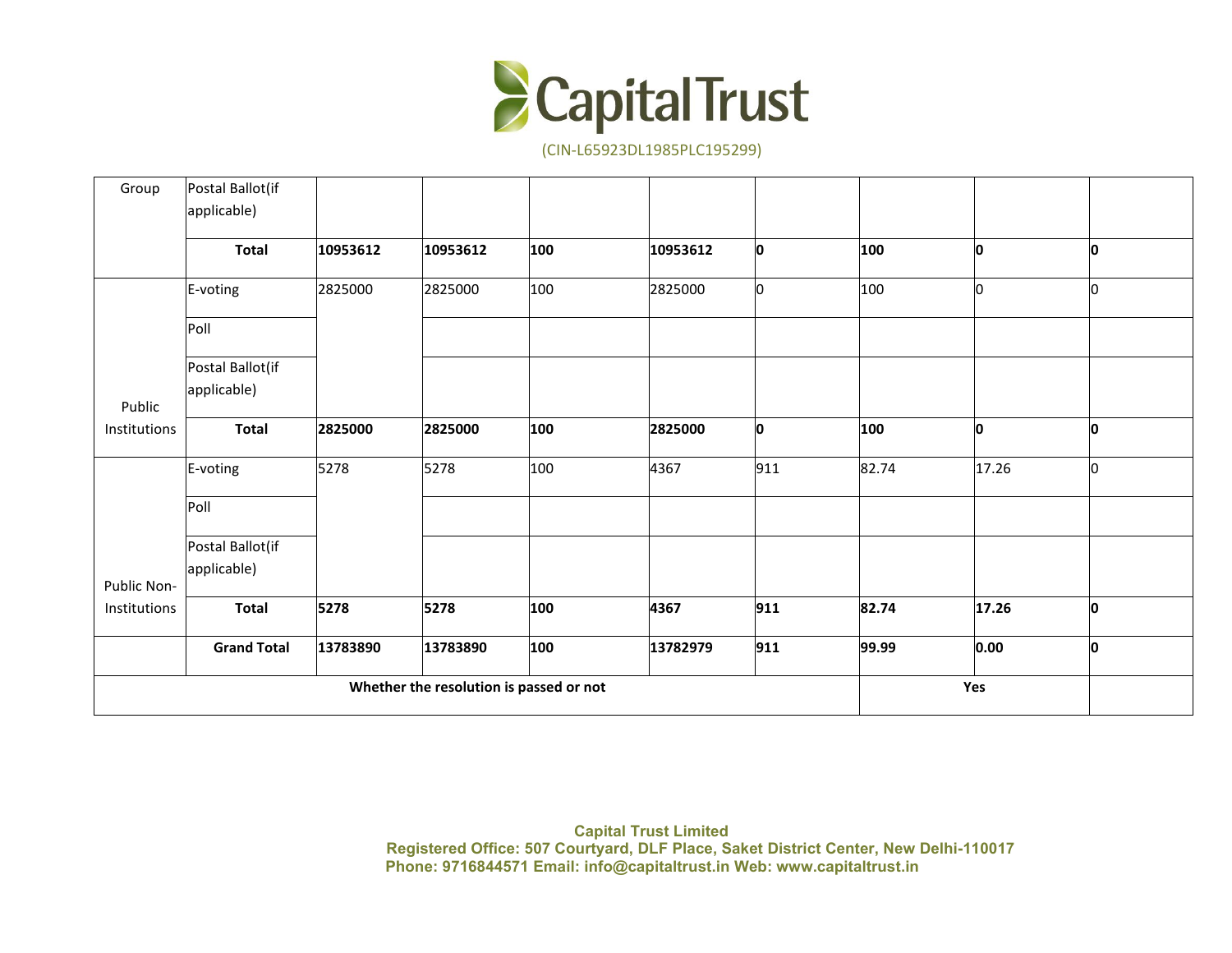

**Resolution 5:**

|                   | Resolution Required(Ordinary/Special) Whether promoter/Promoter Group are |                                      |                        |                       |                                            |            | <b>Special</b>                                                           |                            | <b>NO</b>            |
|-------------------|---------------------------------------------------------------------------|--------------------------------------|------------------------|-----------------------|--------------------------------------------|------------|--------------------------------------------------------------------------|----------------------------|----------------------|
|                   |                                                                           | interested in below Resolution       |                        |                       |                                            |            |                                                                          |                            |                      |
|                   |                                                                           |                                      |                        |                       |                                            |            | Raising of Funds through various Options including Qualified Institution |                            |                      |
|                   |                                                                           |                                      |                        |                       |                                            |            | Placement/ Non Convertible Debentures upto Rs. 1000 Crores.              |                            |                      |
|                   |                                                                           | Description of resolution considered |                        |                       |                                            |            |                                                                          |                            |                      |
|                   |                                                                           |                                      |                        | % votes polled on     |                                            |            |                                                                          |                            |                      |
| Category          | <b>Mode of Voting</b>                                                     | No. of shares<br>held                | No. of votes<br>polled | outstanding<br>shares | No. of votes - in No. of votes -<br>favour | in Against | % of votes - in<br>favour                                                | % of votes - in<br>Against | <b>Invalid votes</b> |
|                   |                                                                           | (1)                                  | (2)                    | $(3)=[(2)/(1)]*100$   | (4)                                        | (5)        | $\big (6)$ =[(4)/(2)]*100 $\big (7)$ =[(5)/(2)]*100 $\big $              |                            | (8)                  |
|                   | E-voting                                                                  | 10953612                             | 10953612               | 100                   | 10953612                                   | lo.        | 100                                                                      | In                         |                      |
|                   | Poll                                                                      |                                      |                        |                       |                                            |            |                                                                          |                            |                      |
| Promoter          | Postal Ballot(if                                                          |                                      |                        |                       |                                            |            |                                                                          |                            |                      |
| and               | applicable)                                                               |                                      |                        |                       |                                            |            |                                                                          |                            |                      |
| Promoter<br>Group | <b>Total</b>                                                              | 10953612                             | 10953612               | 100                   | 10953612                                   | lo.        | 100                                                                      | l0                         | IO                   |
|                   |                                                                           |                                      |                        |                       |                                            |            |                                                                          |                            |                      |